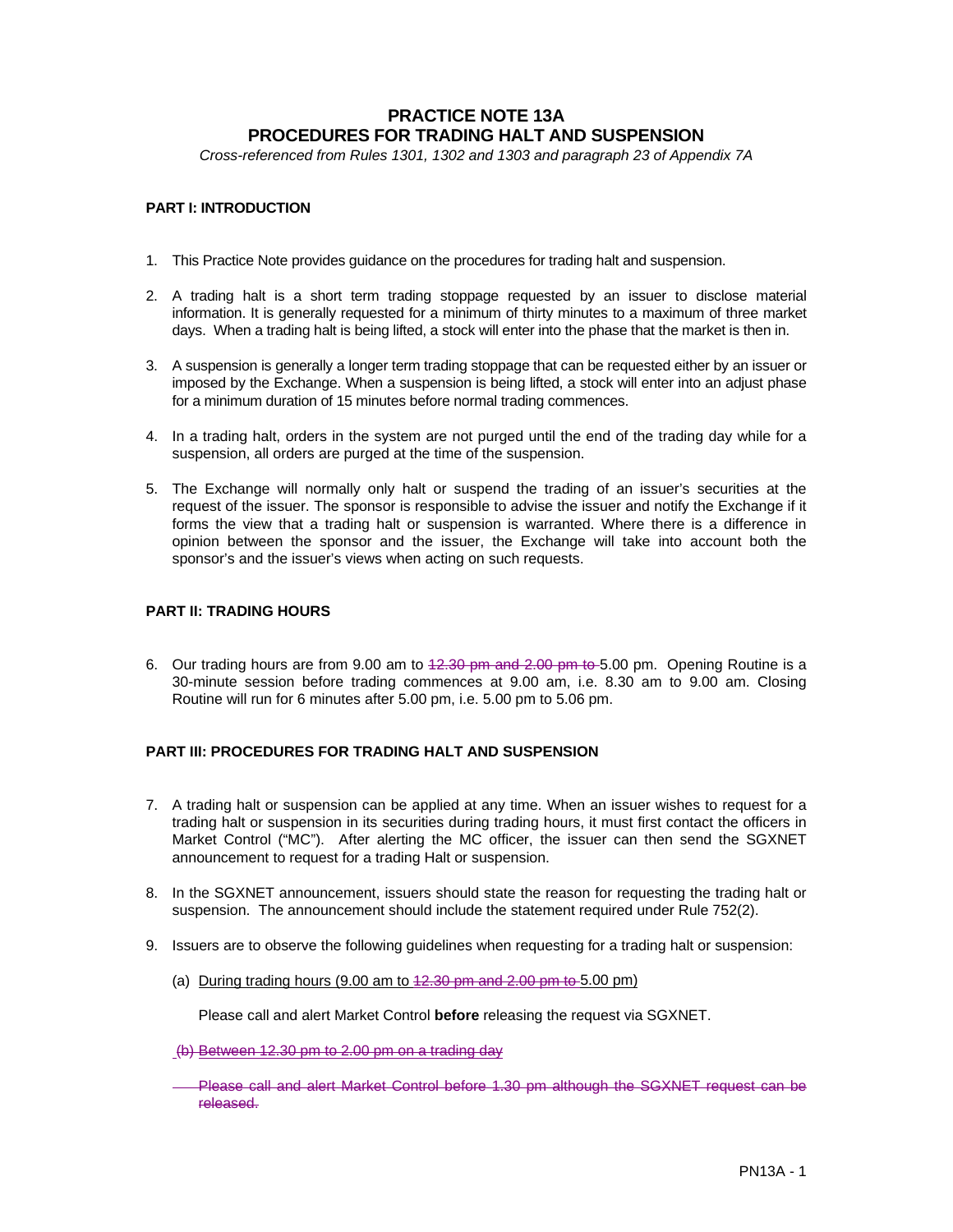#### (cb) Before or after trading hours

Please call and alert Market Control before 8.30am although the SGXNET request can be released.

#### **PART IV: PROCEDURES FOR LIFTING OF TRADING HALT AND RESUMPTION OF TRADING FROM SUSPENSION**

10. For both trading halt and suspension, trading can resume only on the quarter-hour, that is, at the following times:

| 9.00 am  | $9.15$ am | 9.30 am  | 9.45 am   |
|----------|-----------|----------|-----------|
| 10.00 am | 10.15 am  | 10.30 am | 10.45 am  |
| 11.00 am | 11.15 am  | 11.30 am | 11.45 am  |
| 12.00 pm | 12.15 pm  | 12.30 pm | 12.45 pm  |
| 1.00 pm  | $1.15$ pm | 1.30 pm  | $1.45$ pm |
| 2.00 pm  | 2.15 pm   | 2.30 pm  | 2.45 pm   |
| 3.00 pm  | 3.15 pm   | 3.30 pm  | 3.45 pm   |
| 4.00 pm  | 4.15 pm   | 4.30 pm  | 4.45 pm   |

- 11. Issuers must allow at least 30 minutes of dissemination time after a material announcement is made and before trading resumes.
- 12. Issuers are to observe the following guidelines when issuing an SGXNET announcement to request for a "Lifting of Trading Halt or Resumption of Trading From Suspension":
	- (a) During trading hours (9.00 am to  $42.30$  pm and  $2.00$  pm to 5.00 pm)

Please call and alert Market Control **before** releasing the request via SGXNET.

(b)Between 12.30 pm to 2.00 pm on a trading day

- Please call and alert Market Control before 1.30 pm although the SGXNET request can be released.
- *(Issuers are to note that the material announcement must be released before 1.00 pm and the SGXNET request for Lifting of Trading Halt or Resumption of Trading from Suspension should be sent in subsequently latest by 1.15 pm*.)
- (cb) Before or After Trading Hours

 Please call and alert Market Control before 8.30 am although the SGXNET request can be released.

*(Issuers are to note that the material announcement must be released before 7.308.00 am and the SGXNET request for Lifting of Trading Halt or Resumption of Trading from Suspension should be sent in subsequently latest by 8.15 am.)* 

#### **PART V: SGXNET TEMPLATES**

13. Issuers must use the correct template when sending in the above requests. Issuers can choose from the following four templates: